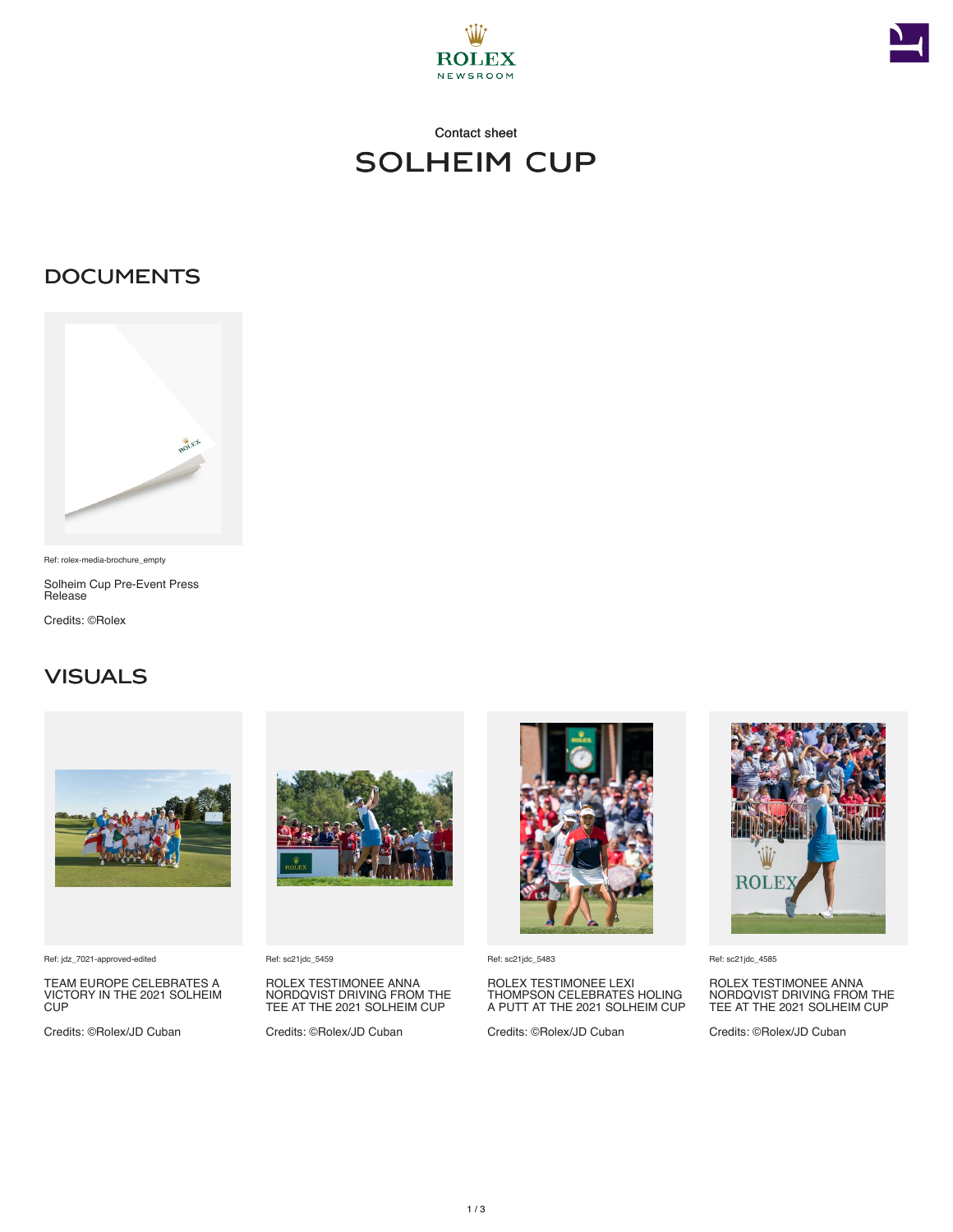

## Contact sheet solheim cup



ROLEX TESTIMONEE LEXI THOMPSON LINES UP A PUTT AT THE 2021 SOLHEIM CUP

Credits: ©Rolex/JD Cuban



ROLEX TESTIMONEE LEXI THOMPSON WALKS FROM THE FIRST TEE AT THE 2021 SOLHEIM

Credits: ©Rolex/JD Cuban



Ref: sc21jdc\_4248

ROLEX TESTIMONEE LEXI THOMPSON DRIVING FROM THE TEE AT THE 2021 SOLHEIM CUP

Credits: ©Rolex/JD Cuban



Ref: sc21jdc\_3999

ROLEX TESTIMONEE ANNA NORDQVIST DRIVING FROM THE TEE AT THE 2021 SOLHEIM CUP

Credits: ©Rolex/JD Cuban



Ref: sc21jdc\_4443

Ref: sc21jdc\_5650

ROLEX TESTIMONEE LEXI THOMPSON CELEBRATES HOLING A PUTT AT THE 2021 SOLHEIM CUP

Credits: ©Rolex/JD Cuban



Ref: sc21jdc\_4146

Ref: sc21jdc\_6567

**CUP** 

ROLEX TESTIMONEE LEXI THOMPSON AT THE 2021 SOLHEIM CUP

Credits: ©Rolex/JD Cuban



Ref: sc21jdc\_6990

ROLEX TESTIMONEE ANNA NORDQVIST DRIVING FROM THE FIRST TEE AT THE 2021 SOLHEIM CUP<sup></sup>

Credits: ©Rolex/JD Cuban



Ref: sc21jdc\_3506

ROLEX TESTIMONEE ANNA NORDQVIST AT THE 2021 SOLHEIM C<sub>UP</sub>

Credits: ©Rolex/JD Cuban